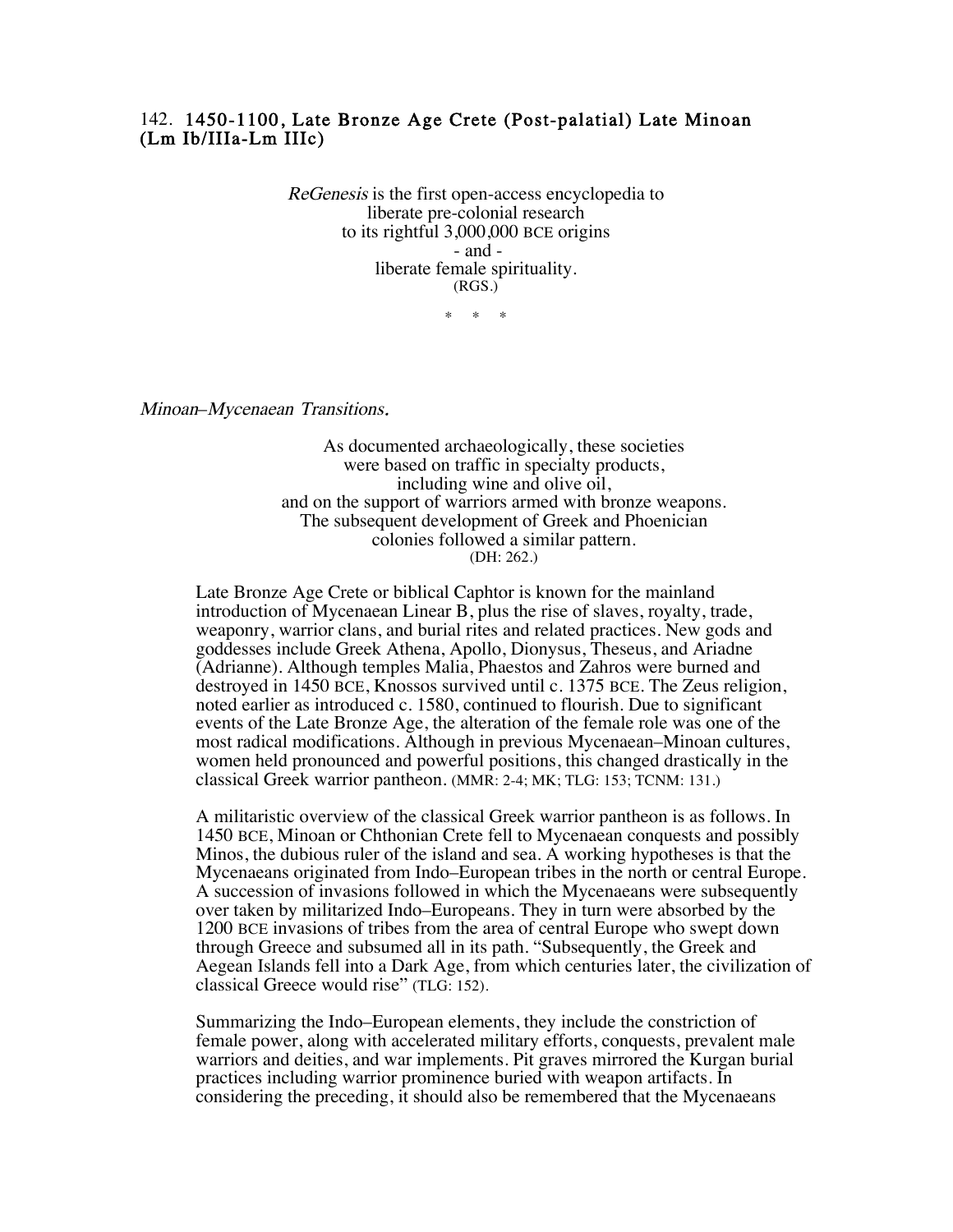were a hybrid culture that subsequently fused and bridged the Mycenaean – Minoan culture with Classical Greece, c. 500 BCE: an amalgamation of both Old European and Indo–European elements. (TLG: 164.)

With this in mind, additional evidence of the Mycenaean civilization is also noteworthy including: frescoes, seals and signet rings, bird goddesses, horns of consecration, the double axe, and numerous goddess figures.

The Mycenaean civilization demonstrates that significant worship of the goddess persisted in the Bronze Age Europe, even within heavily Indo– Europeanized cultures. The Mycenaeans represent an important transitional phase between the Old Europe gynocentric culture, [religion], and the classical Greek culture, where the male element came to dominate almost completely. … Although the Greek society and religion relegated the feminine [female] to inferior roles, study of Greek religion assists our understanding of Old European spirituality and its fusion with the Indo– European religion (TLG: 152-153).

Further research about sky god Zeus and other dominator take – over models (CB: 45), 4400-2500, Olympus Hera; 4400-2500, Kurgan Invasions; 1580, Zeus; 1450- 1260, Hattusa and Yazilikaya; 1000, Gods; 800-500, Archaic Greek Age; and 200, Greece and Pergamon, Anatolia. (RGS.) (Also see the Pergamon Altar at Berlin's Museum of the Ancient Near East on the Museum Island.)

Further Crete research: 7000-3500 (1450), Old Europe; 7000-5000, Early Neolithic Crete; 3100-2600, Proto Bronze Age Crete; 2600-2000, Early Bronze Age Crete; 2600-2150, Myrtos; 2000-1450, Middle Bronze Age Crete; 1625, Thera; 1600, Minos Controversy; 1580, Zeus; 1600, Mycenaeans Dominant on Greek Mainland; 1100-800, Iron Age; and 1100-800, Mediterranean Dark Ages. (RGS.)

Further Crete and Aegean research:

- Alexiou, Stylianos, Nikolaos Platon, and Hanni Guanella. Ancient Crete. Trans. D. J. S. Thomson. London, England: Thames & Hudson, 1968.  $(AC.)$
- Arthur, Marilyn B. "Early Greece: The Origins of the Western Attitude toward Women." Women in the Ancient World: The Arethusa Papers. Eds. John Peradotto, and J. P. Sullivan. Albany, NY: State University of New York Press, 1984. 7-58. (EG.)
- Conn, Marie A. "Pandora and Eve: The Manipulation and Transformation of Female Archetypes." Balancing the Scales: An Examination of the Manipulation and Transformation of Symbolic Concepts of Women. Eds. Marie A. Conn and Therese B. McGuire. Lanham, MD: University Press of America, 2003, 1- 24. (PAE.)
- Dietrich, Bernard C. The Origins of Greek Religion. Berlin, Germany: Walter de Gruyter, 1974: 11, 96-106. (OGR.)
- Tradition in Greek Religion. New York, NY: Walter de Gruyter, 1986. (TIGR.)
- Gesell, Geraldine C. Town, Palace, and House Cult in Minoan Crete. "Studies in Mediterranean Archeology" Vol. 67. Göteborg: P. Åströms Förlag, 1985: Ch. I: 2. (TP.)
- Keller, Mara Lynn. "Crete of the Mother Goddess: Communal Rituals and Sacred Art." ReVision 20.3 (Winter 1998): 12-16. (KCMG.)
- Lubell, Jarrett A. "The Minoans of Crete." Archaeology 68.3 (May-Jun.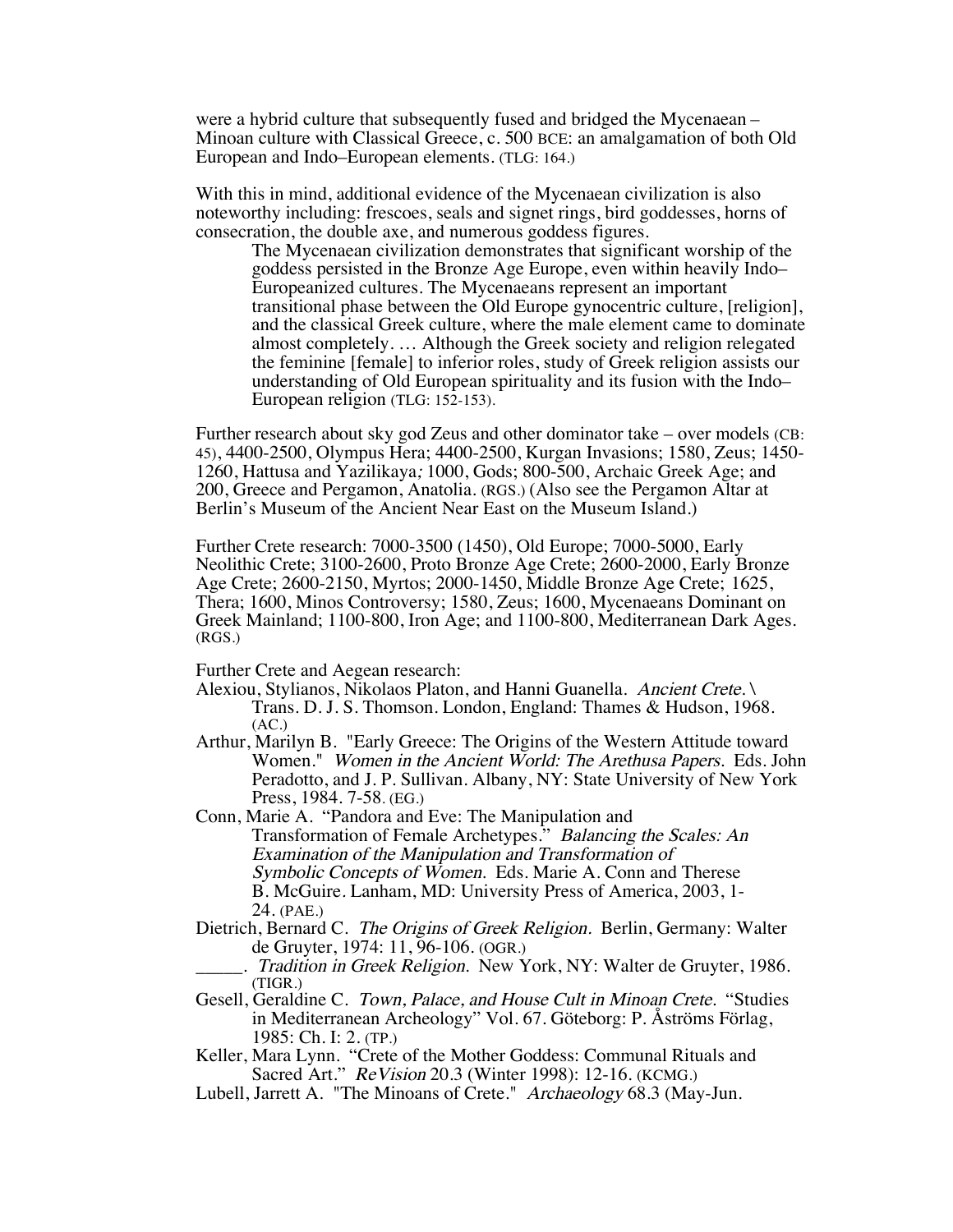2015): 28-35. (MOC.)

Mellersh, H. E. L. *Minoan Crete.* New York, NY: Putnam, 1967. (MMC.)

Platon, Nicolas. Crete. Geneva, Switzerland: Nagel Publishers, 1966. (C.)

Rutkowski, Bogdan. Cult Places of the Aegean. New Haven, CT: Yale University Press, 1986. (CPA.)

Further research on Cypro-Minoan, Classical Cypriot, Cretan hieroglyphic Linear A and B that supports a systemic affinity with the 'cultural milieu of Western Asia' (including Vinca and Tisza):

- Dexter, Miriam Robbins. "The Frightful Goddess: Birds, Snakes and Witches." Varia on the Indo–European Past: Papers in Memory of Marija Gimbutas. Eds. Miriam Robbins Dexter, and Edgar C. Polomé. Journal of Indo– European Studies Monograph No. 19 (1997): 124-151. (FG.)
- Finkelberg, Margalit. Greeks and Pre-Greeks: Aegean Prehistory and Greek Heroic Tradition. Cambridge, England: Cambridge University Press, 2005. 54-64. (GPG.)
- Fox, Margalit. The Riddle of the Labyrinth: The Quest to Crack an Ancient Code. New York, NY: Harper Collins, 2013. (RL.)
- Gimbutas, Marija Alseikaite. The Civilization of the Goddess: The World of Europe. San Francisco, CA: Harper, 1991. 35-41, 52, 309, and 319. (COG.)
- . The Living Goddesses. Supplemented and Ed. by Miriam Robbins Dexter. Berkeley, CA: University of California Press, 1999. Proof copy. xvii; 48-54; 218, n.1. (TLG.)
- Haarmann, Harald. Early Civilization and Literacy in Europe: An Inquiry into Cultural Continuity in the Mediterranean World. New York, NY: Mouton De Gruyter, 1996. (ECLE.)
- "Writing in the Ancient Mediterranean: The Old European Legacy." From the Realm of the Ancestors: An Anthology in Honor of Marija Gimbutas. Ed. Joan Marler. Manchester, CT: Knowledge, Ideas and Trends, Inc., 1997. 108-121. (WAM.)
- \_\_\_\_\_. Ancient Knowledge, Ancient Know-How, Ancient Reasoning: Cultural Memory in Transition, from Prehistory to Classical Antiquity and Beyond. Amherst, NY: Cambria Press, 2013. (AN.)
- Marler, Joan, Ed. The Danube Script: Neo-Eneolithic Writing in Southeastern Europe. Sebastopol, CA: Institute of Archaeomythology, 2008. (TDS.)
- Marler, Joan, and Miriam R. Dexter, Eds. Signs of Civilization: Neolithic Symbol System of Southeast Europe. Novi Sad, Hungary: Institute of Archaeomythology, 2009. (SC.)
- Robinson, Andrew. The Man Who Deciphered Linear B: The Story of Michael Ventris. New York, NY: Thames & Hudson, 2002. (MWD.)

Further research considerations on deep evolutionary linguistics:

Shryock, Andrew, Daniel L. Smail, and Timothy K. Earle. Deep History: The Architecture of Past and Present. Berkeley, CA: University of California Press, 2011: 103-127. (DH.)

Further research about the possible impact of hieroglyphics on the alphabet: Goldwasser, Orly. "How the Alphabet Was Born from Hieroglyphs. Biblical Archaeology Review 36.2 (Mar.-Apr. 2010): 36-50. (HA.)

 IMAGE: ATHENA WITH GORGON AND SERPENTS: VELLETRI RUINS, ROME. PHOTO: © GSA. DESCRIPTION: THREE METERS TALL STATUE OF ATHENA WITH CORINTHIAN HELMET, BREASTPLATE OF CIRCLING SERPENTS, AND CENTERED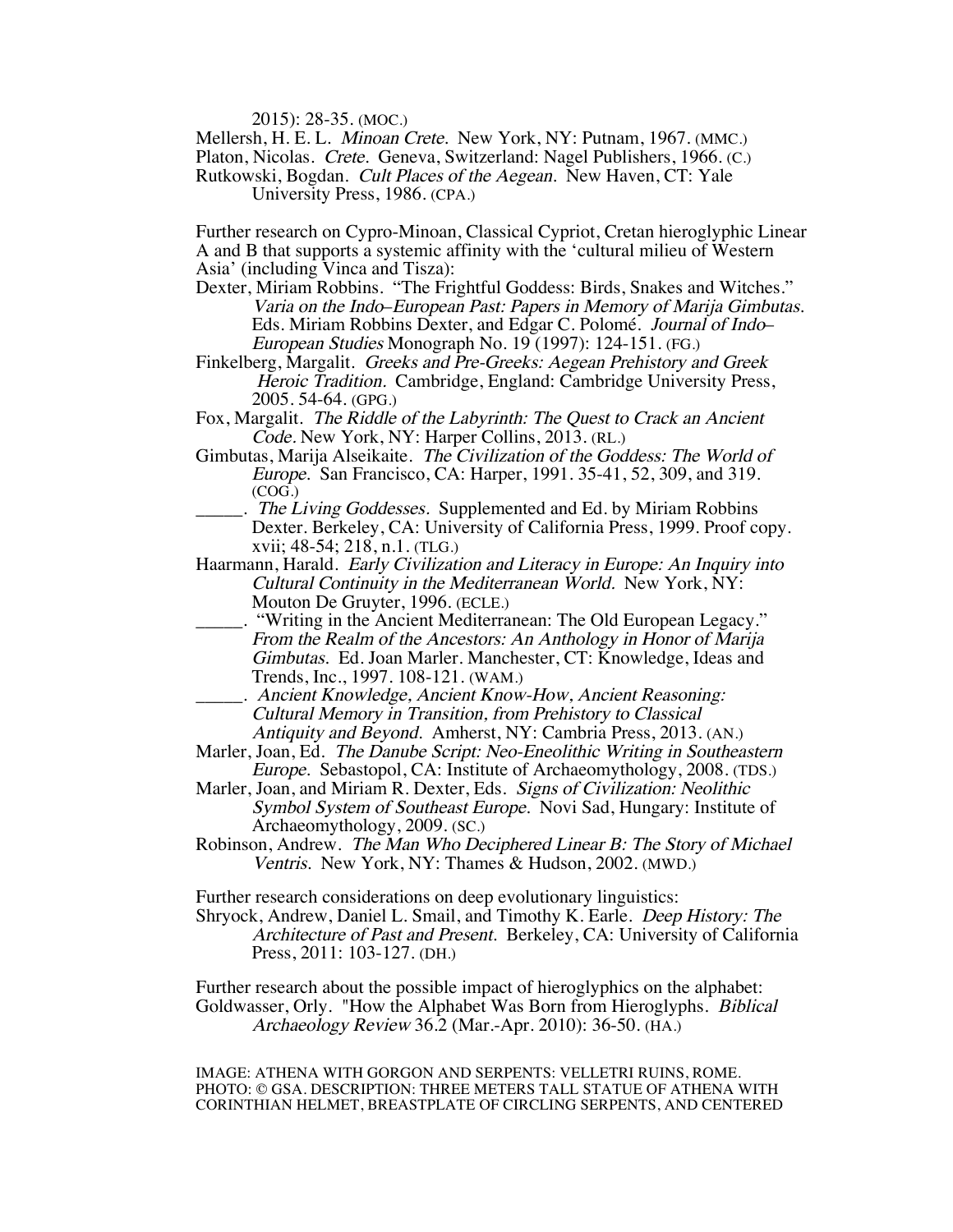GORGON OR TRIPLE MOON GODDESS HEAD (WIM: 120-121): ROMAN VELLETRI RUINS.

SLIDE LOCATION FRANCE: SHEET 2, ROW 2, SLEEVE 2, SLIDE #25, 430 BCE. CO\_FRA\_S2\_R2\_SL2\_S25.jpg

SHOT ON LOCATION: MUSÉE DU LOUVRE: PARIS, FRANCE.

NOTE 1: "OLD EUROPEAN GODDESSES WERE EROTICIZED, MILITARIZED TO VARIOUS DEGREES (ESPECIALLY ATHENA), AND MADE SUBSERVIENT TO THE GODS (TLG: 164)."

NOTE 2:

GORGONEION ON THE AEGIS OF ATHENE IS BUT THE HEAD OF THE SLAIN BEAST WHO'S SKIN WAS THE RAIMENT OF THE PRIMITIVE GODDESS: THE HEAD IS WORN ON THE BREAST, AND SERVES TO PROTECT THE WEARER AND TO FRIGHTEN HIS [HER] FOE. IT IS A PRIMITIVE HALF – MAGICAL SHIELD (PSGR: 192).

NOTE 3:

THE GORGON IS FOUND ON COINS AND ANCIENT THEATERS AS WELL AS 'TEMPLES PEDIMENTS, INDIVIDUAL SEALS, PUBLIC AND PRIVATE ROOF TOPS, AND THE SHIELDS OF WARRIORS; SHE ALSO ADORNS THE BREASTPLATE OF THE WARRIOR-GODDESS ATHENA' (TLG: 26; RGS) ( RGS: 7000, CORFU, GORGONS, AND MEDUSA).

NOTE 4:

THE FATHER CAN FATHER FORTH WITHOUT A MOTHER. HERE SHE STANDS, OUR LIVING WITNESS. LOOK – CHILD [ATHENA] SPRUNG FULL-BLOWN FROM OLYMPIAN ZEUS, NEVER BRED IN THE DARKNESS OF THE WOMB (FV: 116).

NOTE 5: FIELDWORK PROJECT 1998.

IMAGE: ATHENA WITH SERPENT BODICE: VILLA CASALI, ROME.

PHOTO: © GSA. DESCRIPTION: ATHENA WITH VERY ACTIVE SERPENTS IN LEFT FOLDS OF BODICE. ATHENA IS NOT A WAR GODDESS BUT PROTECTRESS OF WOMEN AND THE DEAD. SCULPTURE IS FROM THE VILLA CASALI, ROME. SLIDE LOCATION RE-GENESIS PHASE 1, SHEET 3, ROW 1, SLEEVE 4, SLIDE \$4, 4th C. BCE.

IT\_RPO\_S3\_R1\_SL4\_S4.jpg

SHOT ON LOCATION: BRITISH MUSEUM: LONDON, ENGLAND.

NOTE 1: KEULS SUGGESTS THAT ATHENA'S BIRTH FROM THE HEAD OF FATHER – ZEUS WAS JUST ANOTHER PATRISTIC FANTASY (TROP: 40-41; RGS). NOTE 2:

THE FATHER CAN FATHER FORTH WITHOUT A MOTHER. HERE SHE STANDS, OUR LIVING WITNESS. LOOK – CHILD [ATHENA] SPRUNG FULL-BLOWN FROM OLYMPIAN ZEUS, NEVER BRED IN THE DARKNESS OF THE WOMB (FV: 116).

NOTE 3: FIELDWORK PROJECT 1998.

IMAGE: GOD APOLLO: GREEK.

PHOTO: © GSA. DESCRIPTION: MARBLE HEAD OF GREEK GOD APOLLO BASED ON LOST ORIGINAL.

SLIDE LOCATION RE-GENESIS PHASE 1, SHEET 2, ROW 1, SLEEVE 5, SLIDE #6, BCE. IT\_RPO\_S2\_R1\_SL5\_S6.jpg

SHOT ON LOCATION: BRITISH MUSEUM: LONDON, ENGLAND.

NOTE 1: NEW GODS AND GODDESSES INCLUDE GREEK ATHENA, APOLLO, DIONYSUS, THESEUS AND ARIADNE (ADRIANNE). (SOURCE: ENTRY ABOVE.) NOTE 2: AT DELPHI, APOLLO SLAYS THE MOTHER GODDESS AS SERPENT OR DRAGON AND ASSUMES THE TITLE AND POWER OVER THIS ANCIENT GAIAN/ GAEAN SITE (MGA: 30-38; MG: 303-310; RGS). NOTE 3: FIELDWORK PROJECT 1998.

IMAGE: MARBLE BUST OF GREEK GOD APOLLO AT CARACALLA: ROME, ITALY. PHOTO: © GSA. DESCRIPTION: MARBLE HEAD OF APOLLO BASED ON LOST ORIGINAL FROM BATHS OF CARACALLA, ROME. SLIDE LOCATION RE-GENESIS PHASE 1, SHEET 1, ROW 1, SLEEVE 3, SLIDE  $#11$ ,  $3-2$ c. BCE. IT\_RPO\_S1\_R1\_SL3\_S11.jpg

SHOT ON LOCATION: BRITISH MUSEUM: LONDON, ENGLAND.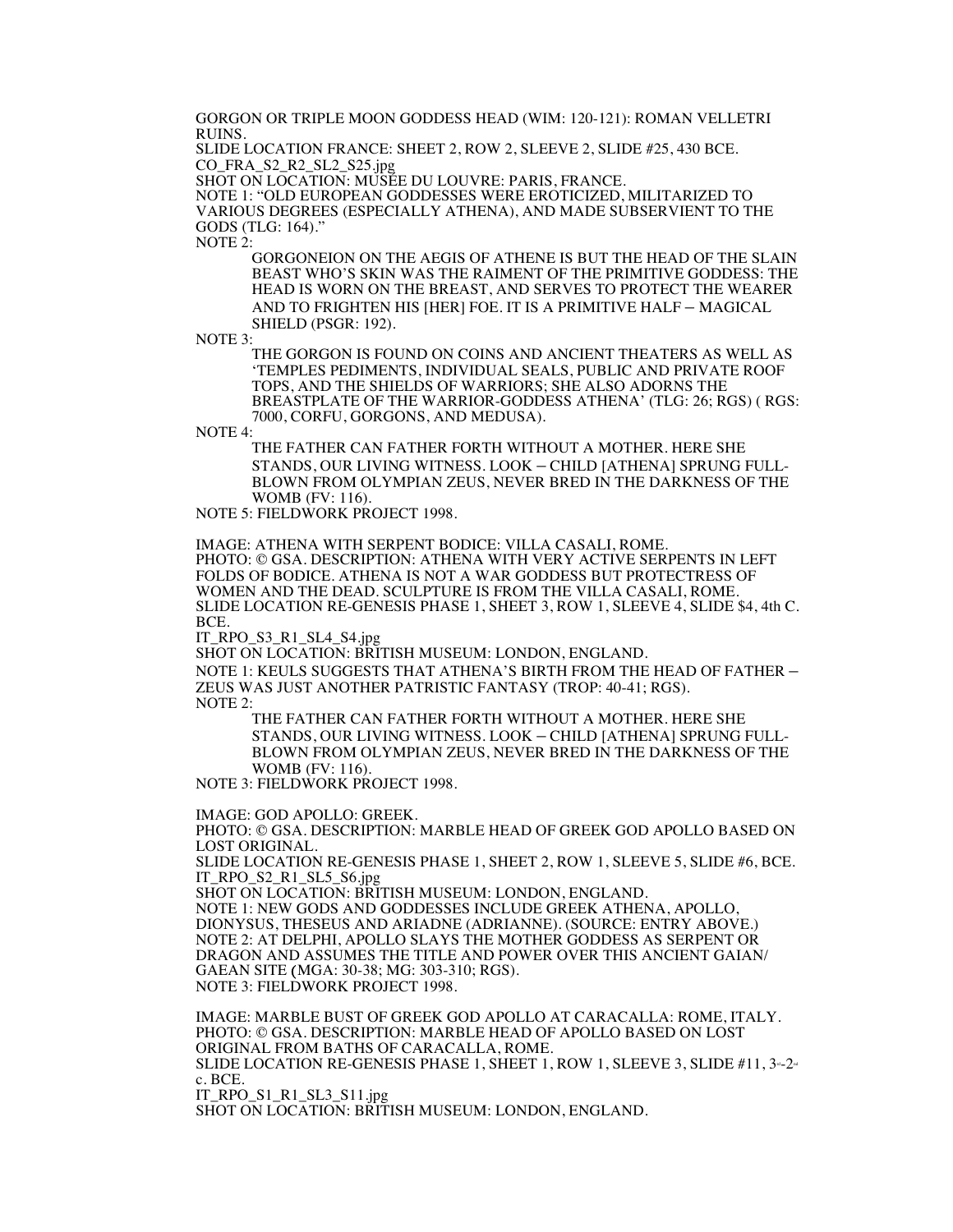NOTE 1:

NEW FATHER – RELIGIONS AND MONOTHEISTIC THUNDER AND SKY GODS INCLUDE ZEUS, APOLLO, ALLAH, YAHWEH – ELOHIM, JESUS AND JUPITER: THEIR TEMPLES WERE MOST OFTEN THOSE OF EARLIER GODDESSES (RGS). NOTE 2: FIELDWORK PROJECT 1998.

IMAGE: ANCIENT FEMALE ABDUCTION: MEDMA, GREECE. PHOTO: © GSA. DESCRIPTION: FRESCO OF ABDUCTED FEMALE IN CHARIOT, ANCIENT GREEK CITY MEDMA, ITALY, SHEET 2, ROW 1, SLEEVE 4, SLIDE #28, BCE. CO\_MIT\_S2\_R1\_SL4\_S28 SHOT ON LOCATION: BRITISH MUSEUM: LONDON, ENGLAND. NOTE 1:

WHEN INDO–EUROPEAN GODS TOOK OVER BIRTH AND CREATION ATTRIBUTES, GODDESSES WERE THEN REDUCED TO THE POSITION OF BRIDES AND WIVES, AND 'NOT ALWAYS SUCCESSFULLY OR CONSENSUALLY' (TLG: 164) AS IS APPARENT IN THE GREEK MYTHS (RGS).

NOTE 2:

'LEGENDS NARRATE THE RAPE OF THE GODDESSES BY ZEUS AND OTHER GODS, WHICH CAN BE INTERPRETED AS AN ALLEGORY FOR THE SUBJUGATION OF THE LOCAL GODDESS RELIGION BY THE INVADERS' [PATRIARCHAL PANTHEON] (TLG: 154). NOTE 3: FIELDWORK PROJECT 1998-2002.

IMAGE: DIONYSUS, GREECE.

PHOTO: © GSA. DESCRIPTION: DIONYSUS, GREECE.

SLIDE LOCATION RE-GENESIS PHASE 2, SHEET 3, ROW 4, SLEEVE 5, SLIDE #24, BCE. IT\_RPT\_S3\_R4\_SL5\_S24.jpg

SHOT ON LOCATION: BRITISH MUSEUM: LONDON, ENGLAND.

NOTE 1: "THE SEXLESS BIRTH OF ATHENA MAKES A WORTHY COMPLEMENT TO THAT CLASSIC TALE OF UTERUS ENVY, THE BIRTH OF DIONYSUS, IN WHICH THE FATHER OF GODS AND MEN DEVELOPS A PSEUDO-WOMB (TROP: 40-42)." NOTE 2: FIELDWORK PROJECT 1988.

IMAGE: DIONYSIAN RITES AT THE VILLA OF MYSTERIES; POMPEII, ITALY. PHOTO: © GSA. DESCRIPTION: GREAT FRIEZE OF THE DIONYSIAN INITIATION RITES AT THE VILLA OF MYSTERIES.

SLIDE LOCATION MSC. ITALY, SHEET 6, ROW 1, SLEEVE 2, SLIDE #3, AUGUSTAN **PERIOD.** 

CO\_MIT\_S6\_R1\_SL2\_S3

SHOT ON LOCATION: VILLA OF MYSTERIES: POMPEII, ITALY. NOTE 1:

> ALMOST NINE YEARS, TO THE EXACT DAY, AFTER THE 'ROMAN LEGIONARIES DESTROYED GOD'S HOUSE IN JERUSALEM, GOD DESTROYED THE LUXURIOUS WATERING HOLES OF THE ROMAN ELITE' [INCLUDING POMPEII'S VILLA OF MYSTERIES] (TDP: 60; RGS).

NOTE 2: FOR MORE RECENT POMPEIAN STYLE WALL PAINTING, SEE THE 21<sup>st</sup> CENTURY ARCHAEOLOGICAL DISCOVERIES IN ARLES, FRANCE, AT THE MUSEUM AT ANCIENT ARLES.

NOTE 3: FIELDWORK PROJECT 1986.

IMAGE: VILLA OF MYSTERIES: POMPEII, ITALY. PHOTO: © GSA. DESCRIPTION: A FURTHER KA EXAMPLE INC. A DANCING FEMALE IN KA POSITION, POMPEII, ITALY. SLIDE LOCATION MSC. ITALY, SHEET 6, ROW 3, SLEEVE 2, SLIDE #35 (86), BCE. CO\_MIT\_S6\_R3\_SL2\_S35 SHOT ON LOCATION: VILLA OF MYSTERIES: POMPEII, ITALY. NOTE 1: SEE LAURA SHANNON'S "WOMEN'S RITUAL DANCE." (WRD: 138-157.) NOTE 2: FOR MORE RECENT POMPEIAN STYLE WALL PAINTING, SEE THE  $21^{17}$ CENTURY ARCHAEOLOGICAL DISCOVERIES IN ARLES, FRANCE, AT THE MUSEUM AT ANCIENT ARLES. NOTE 3: FIELDWORK PROJECT 1986.

IMAGE: MYCENAEAN TOMB: MYCENAE, GREECE.